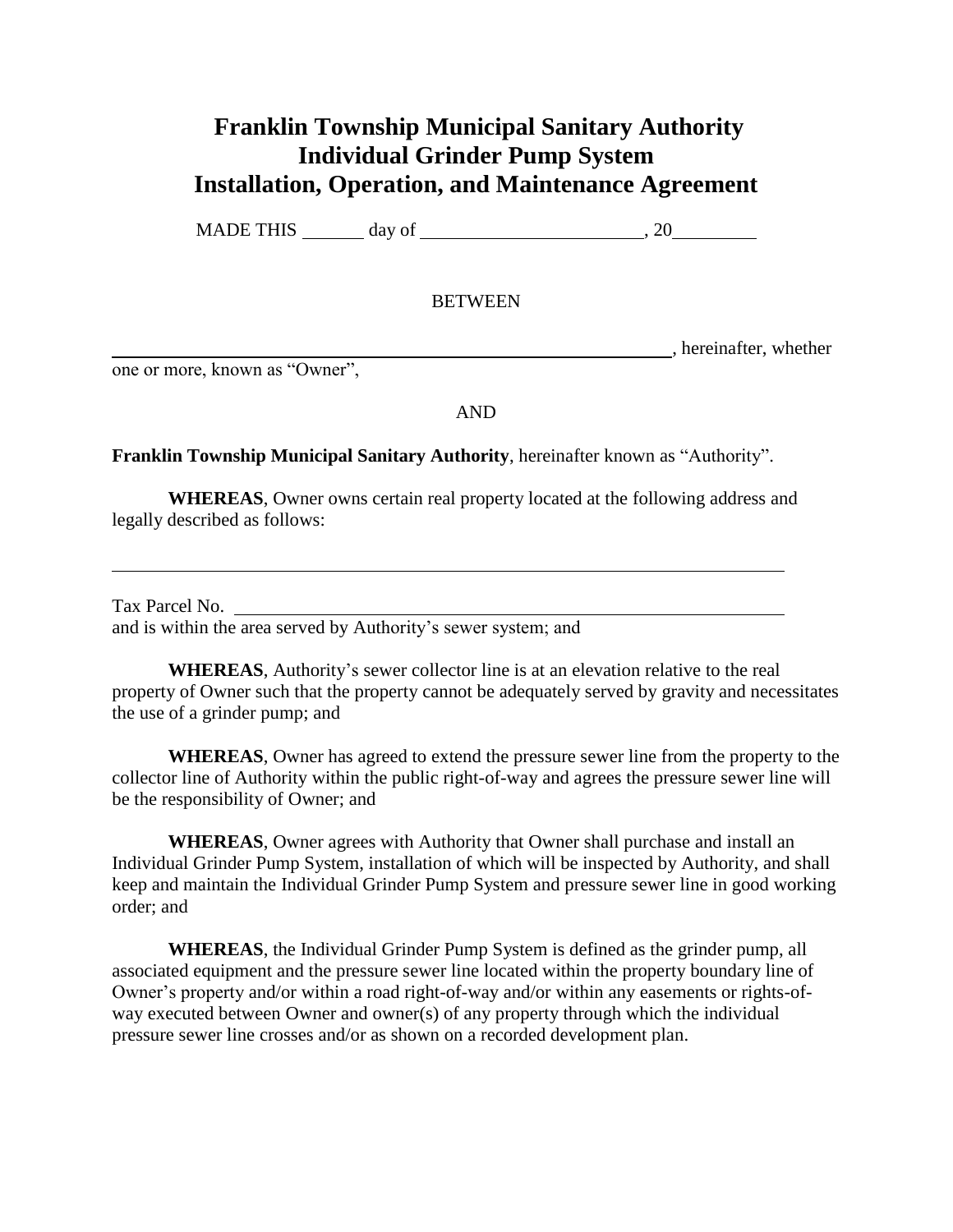**NOW THEREFORE**, the parties intending to be legally bound hereby agree as follows:

- 1. Owner shall purchase and install at Owner's sole cost and expense the Individual Grinder Pump System according to manufacturer's specifications and subject to installation approval of Authority.
- **2. After installation, the Individual Grinder Pump System shall be the sole and complete responsibility of Owner. Owner shall own the Individual Grinder Pump System and shall be solely responsible for its operation, maintenance, repair, and replacement. In no event shall Authority have any responsibility for the expense, operation, maintenance, repair, or replacement of the Individual Grinder Pump System nor shall Authority be responsible to Owner in any manner or fashion for any claims, damages, losses or expenses of whatsoever nature or kind in any way connected with or as a result of the Individual Grinder Pump System and its operation or failure to operate as intended.**

**Owner Initials:** 

- 3. Owner shall be responsible for ensuring that full repair service capability is available on short notice.
- 4. Prior to replacement, alteration (in any manner) or repair to the Individual Grinder Pump System, Owner shall provide at least 48 hours advance notice to Authority. Authority must provide to Owner written advance approval for the replacement, alteration or repair to the Individual Grinder Pump System.
- 5. In the event of the subsequent sale or transfer of the property, Owner and its/their/his/her heirs, successors and/or assigns shall enter into a contract requiring Owner's transferee or assignee to be bound by the terms, conditions and responsibilities set forth herein.
- 6. To the extent that the installation of the Individual Grinder Pump System requires any activity in the public street, Owner shall comply with the applicable ordinances, rules, and regulations of the municipality in which the property is located and the Commonwealth of Pennsylvania.

This Agreement shall bind Owner and its/their/his/her heirs, successors and assigns of said property. Owner agrees to indemnify, defend, and hold harmless Authority from any and all claims by any third parties and/or governmental agencies. All duties and obligations of Owner as set forth in this Agreement shall be joint and several should there be more than one Owner.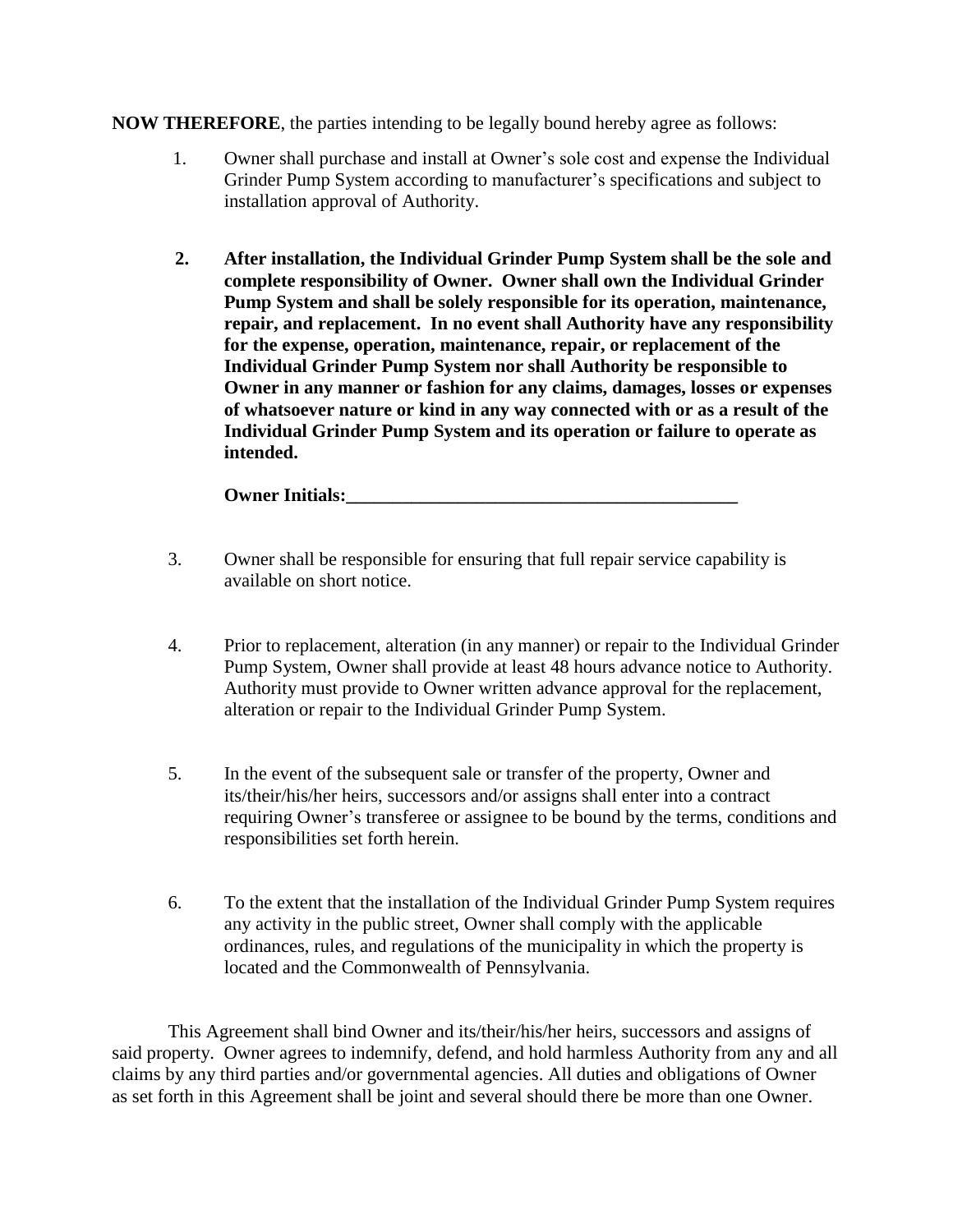**IN WITNESS WHEREOF**, with the intention of being legally bound hereby, Owner has/have executed this Agreement on the day and year first above written.

| <b>WITNESS:</b> | <b>OWNER(S):</b>                                                |
|-----------------|-----------------------------------------------------------------|
|                 |                                                                 |
|                 |                                                                 |
|                 |                                                                 |
| <b>ATTEST:</b>  | <b>FRANKLIN TOWNSHIP MUNICIPAL</b><br><b>SANITARY AUTHORITY</b> |
|                 | By:                                                             |